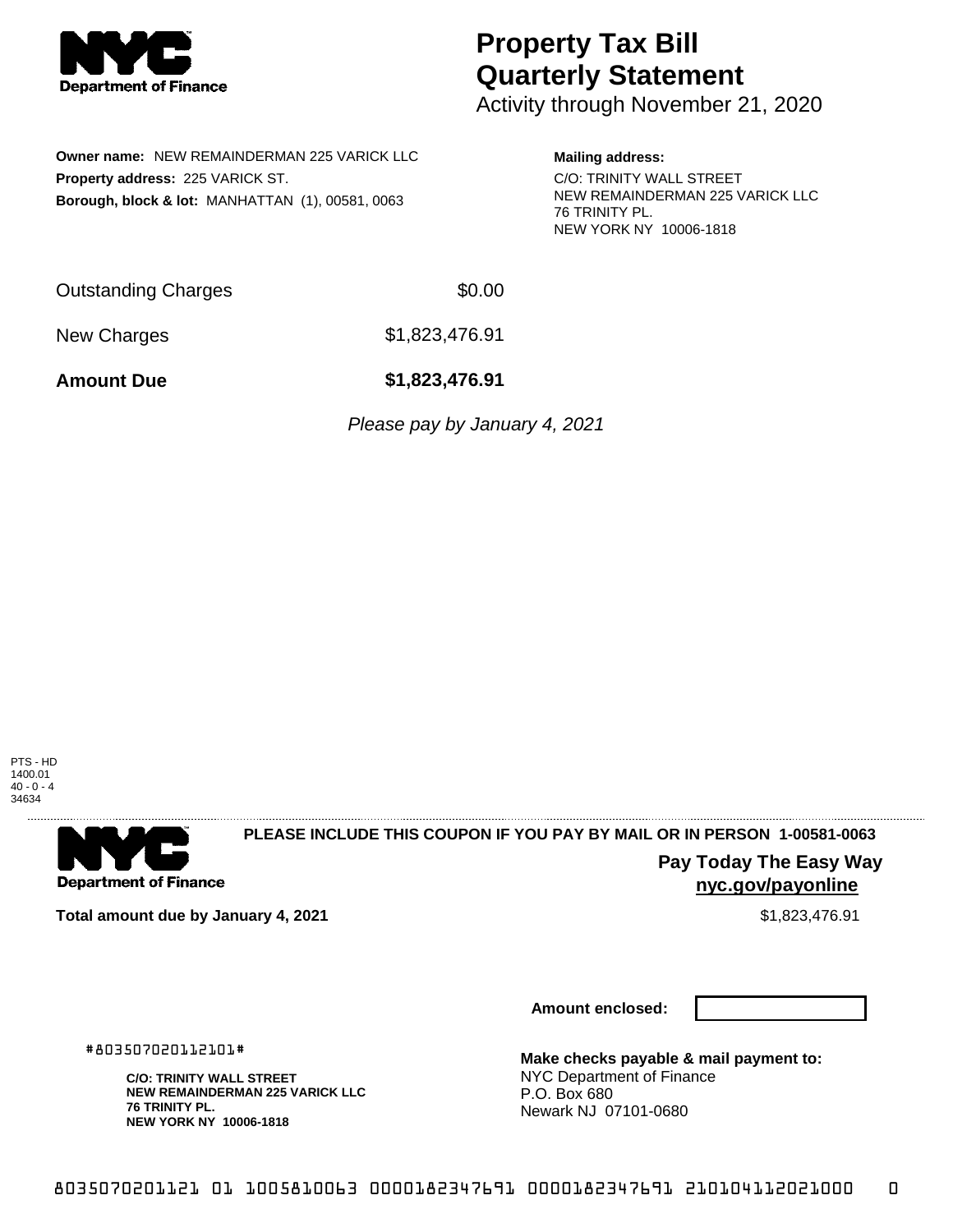

| <b>Previous Charges</b>                                                    |                                         | Amount                        |
|----------------------------------------------------------------------------|-----------------------------------------|-------------------------------|
| Total previous charges including interest and payments                     |                                         | \$0.00                        |
| <b>Current Charges</b>                                                     | <b>Due Date</b><br><b>Activity Date</b> | Amount                        |
| Finance-Property Tax<br><b>Adopted Tax Rate</b>                            | 01/01/2021                              | \$1,727,985.72<br>\$51,493.52 |
| Hudson Square BID- Chg                                                     | 01/01/2021                              | \$43,630.17                   |
| Fire-Prevention Inspection- Chg 000000031182                               | 01/01/2021                              | \$367.50                      |
| <b>Total current charges</b>                                               |                                         | \$1,823,476.91                |
| How We Calculated Your Property Tax For July 1, 2020 Through June 30, 2021 |                                         |                               |
|                                                                            | Overall                                 |                               |
| Tax class 4 - Commercial Or Industrial                                     | <b>Tax Rate</b>                         |                               |
| Original tax rate billed                                                   | 10.5370%                                |                               |
| New Tax rate                                                               | 10.6940%                                |                               |
| Estimated Market Value \$80,738,000                                        |                                         |                               |
|                                                                            |                                         | <b>Taxes</b>                  |
| <b>Billable Assessed Value</b>                                             | \$32,798,438                            |                               |
| <b>Taxable Value</b>                                                       | \$32,798,438 x 10.6940%                 |                               |
| <b>Tax Before Abatements and STAR</b>                                      | \$3,507,464.96                          | \$3,507,464.96                |
| Annual property tax                                                        |                                         | \$3,507,464.96                |
| Original property tax billed in June 2020                                  |                                         | \$3,455,971.44                |
| <b>Change In Property Tax Bill Based On New Tax Rate</b>                   |                                         | \$51,493.52                   |

Please call 311 to speak to a representative to make a property tax payment by telephone.

For information about the interest rate charged on late payments, visit nyc.gov/taxbill.

### **Home banking payment instructions:**

- 1. **Log** into your bank or online bill pay website.
- 2. **Add** the new payee: NYC DOF Property Tax. Enter your account number, which is your boro, block and lot, as it appears here: 1-00581-0063 . You may also need to enter the address for the Department of Finance. The address is P.O. Box 680, Newark NJ 07101-0680.
- 3. **Schedule** your online payment using your checking or savings account.

#### **Did Your Mailing Address Change?** If so, please visit us at **nyc.gov/changemailingaddress** or call **311.**

When you provide a check as payment, you authorize us either to use information from your check to make a one-time electronic fund transfer from your account or to process the payment as a check transaction.